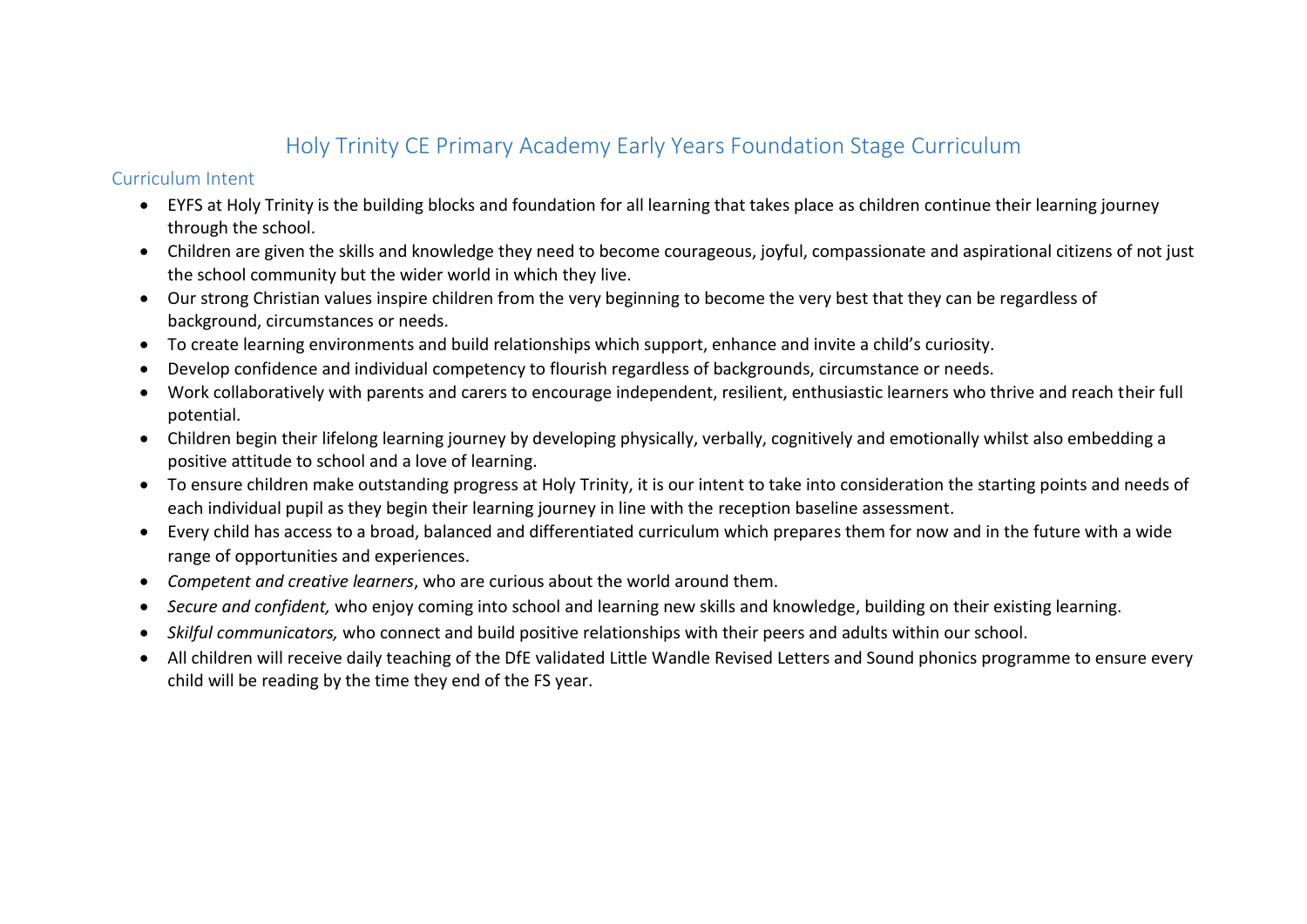## **EYFS Implementation in Stonehenge Class**

The overarching themes of the EYFS are:

- **Unique Child** Every child is unique child who is constantly learning and can be resilient, capable, confident and self-assured.
- **Positive Relationships** Children learn to be strong and independent through positive relationships.
- **Enabling Environments** Children learn and develop well in enabling environments, in which their experiences respond to their individual needs and there is a strong partnership between practitioners and parents and carers.
- **Learning and Development** Children develop and learn in different ways. The framework covers the education and care of all children in early year's provision, including children with special educational needs and disabilities.

## **See School EYFS Policy and Curriculum**

Our curriculum provides a play-based and experiential learning environment, combined with focussed teaching and basic skills, to ensure children make rapid progress before moving onto Year 1. The children in reception are provided with ample opportunities accessible in our indoor and outdoor provision. They engage in planned, focussed activities as well as self-initiated and free flow activities. The learning experiences within our Early Years are linked to the seven areas of learning and development within the EYFS. These areas are split into three prime areas and four specific areas. The three prime areas are those which the children should develop first and are considered most essential for the healthy development and future learning of our children.

As children grow and make progress in the prime areas, this will help them to naturally develop skills within the four specific areas. Children benefit from meaningful learning across the curriculum and staff plan resourcefully for opportunities for communication, sustained shared thinking and physical challenge to build on existing skills taking into account the Characteristics of Effective Learning.

Rich first hand experiences (inside, outdoors, visitors and school trips) to widen experiences, awe and wonderment. Exploratory learning and thinking creatively including problem solving across all areas of learning. New vocabulary and concepts through reading will excite and engage all learners which includes staff modelling and asking high quality questions.